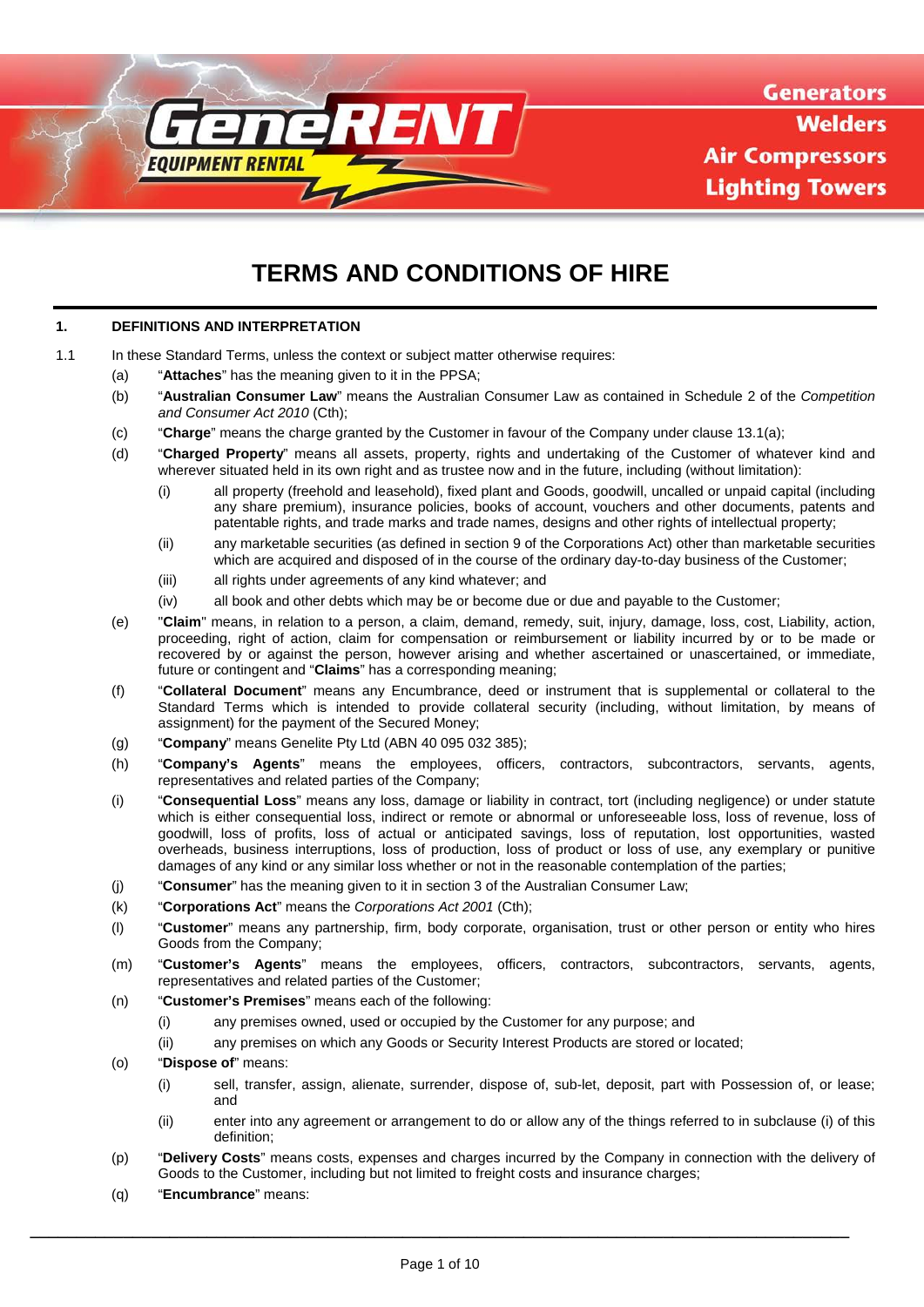**Generators Welders Air Compressors Lighting Towers** 

- (i) any mortgage, charge, debenture, bill of sale, lien, pledge, trust, writ, warrant, retention of title, security, pledge, deposit of title, security, option to acquire, lease, licence, caveat, preferential interest, preferential right, trust arrangement or other estate, interest, claim or arrangement (including, without limitation, any set-off or "flawed-asset" arrangement) having the same or equivalent commercial effect as a grant of security relating to property (whether real or personal); and
- <span id="page-1-0"></span>(ii) any agreement or document to create or give any arrangement referred to in subclause [\(i\)](#page-1-0) of this definition;

**EAV** 

- (r) "**Financing Statement**" has the meaning given to it in the PPSA;
- (s) "**Goods**" means goods, equipment and other items the Company has supplied (or has agreed to supply) to the Customer for hire (including, without limitation, accessories and parts);
- (t) "**GST**" means a tax imposed under the GST Law;
- (u) "**GST Law**" has the meaning given in the *A New Tax System (Goods* and Services Tax) *Act 1999* (Cth) or if that Act does not exist for any reason, means any Act imposing or relating to a GST and any regulation made under it and includes, where the context permits, any ATO ruling or determination;
- (v) "**Land**" has the meaning given to it in the PPSA;
- (w) "**Law**" means:
	- (i) the common law; and

EOUIPMENT RENTAL

- (ii) the requirements of all statutes, rules, regulations, proclamations, ordinances, codes and by-laws,
- present or future, and whether state, federal or otherwise;
- (x) "**Liabilities**" means all liabilities (whether actual, contingent or prospective), losses, damages, costs and expenses of whatsoever description;
- (y) "**Order**" means an order or request placed by the Customer with the Company for the hire of Goods;
- (z) "**Perfected**" has the meaning given to it in the PPSA;
- (aa) "**Possession**" has the meaning given to it in the PPSA;
- (bb) "**PPSA**" means the *Personal Property Securities Act 2009* (Cth);
- (cc) "**Secured Money**" means:
	- (i) all money which is now or in the future owing (whether actually or contingently) by the Customer in any capacity to the Company either alone or in conjunction with any other person on any account or for any reason whatever including (without limitation) all money owing at any time in connection with the Standard Terms or any Collateral Document;
	- (ii) all costs, charges, Liabilities and expenses owed to or incurred directly or indirectly by the Company in relation to the Standard Terms or any Collateral Document (including those which relate to the enforcement or attempted enforcement by the Company of the Standard Terms, the Charge or any Collateral Document);
	- (iii) any other money which is acknowledged by the Customer as forming part of the Secured Money whether in the Standard Terms, a Collateral Document or any other agreement or instrument;
	- (iv) all other money intended to be secured under the Standard Terms or the Charge (or any agreement or Encumbrance related to or associated with the Standard Terms or the Charge, including without limitation, a Collateral Document); and
	- (v) interest accruing from time to time on all of the above money,

irrespective of whether:

- (vi) the Charge or any other Encumbrance created by or in connection with the Standard Terms is or remains valid or is released or discharged;
- (vii) such amounts and liabilities are owing at a particular time or in the future, or whether they are owing actually, prospectively, contingently or otherwise; and
- (viii) any amount or liability is, at any particular time, ascertained or unascertained,
- and a reference to "**Secured Money**" includes the whole or any part or parts of such money;
- (dd) "**Security Interest**" has the meaning given to it in the PPSA;

# (ee) "**Security Interest Product**" means:

- (i) goods supplied by the Company to the Customer which are the subject of the Security Interest in favour of the Company; and
- (ii) goods supplied by the Company in which title has not passed to the Customer;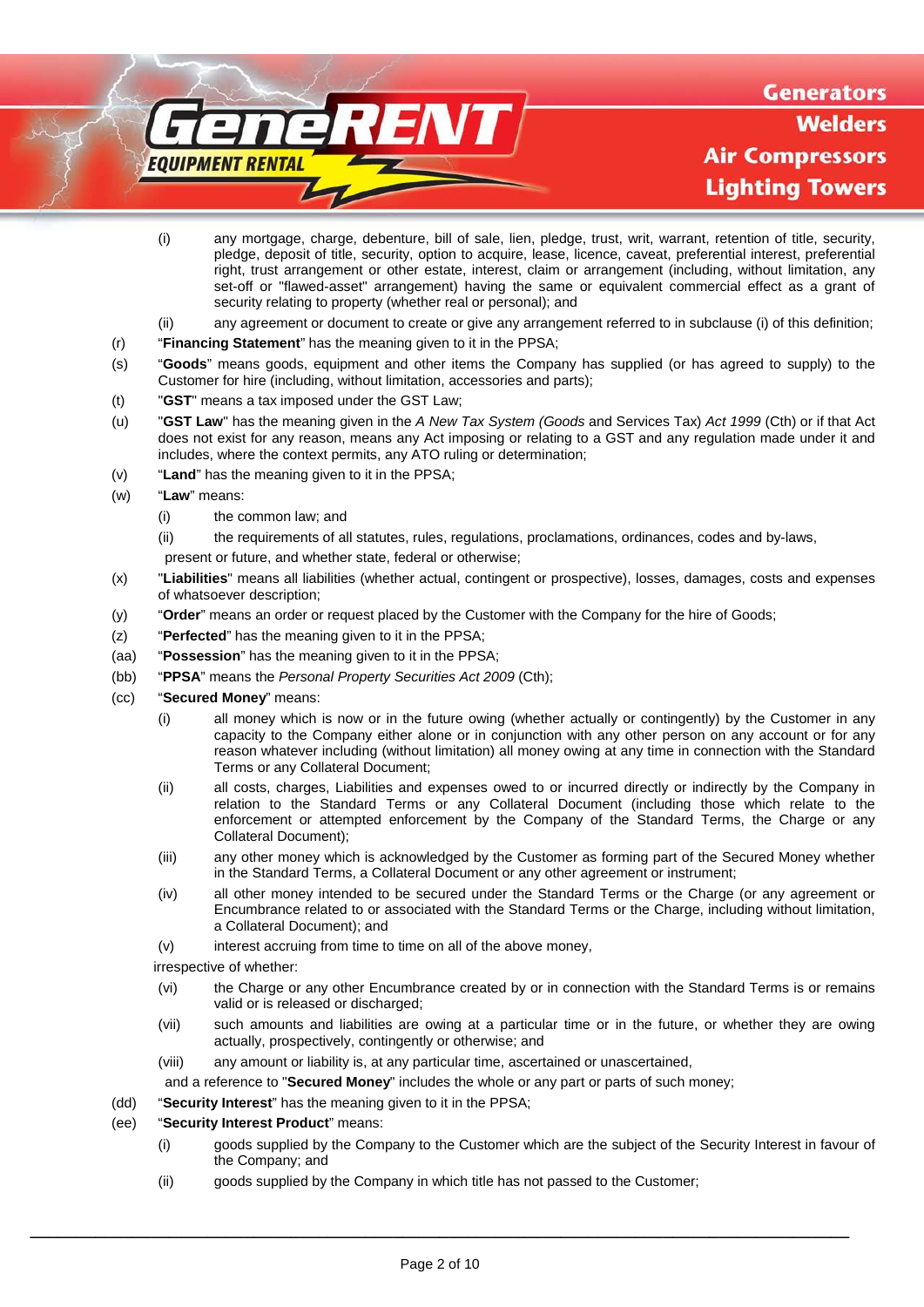

- (ff) "**Standard Terms**" means these standard terms and conditions (as amended by the Company from time to time) and those terms, if any, which are implied and which cannot be excluded by Law;
- (gg) "**Supply**" has the meaning given to it in the GST Law; and
- (hh) "**Taxable Supply**" has the meaning given to it in the GST Law.
- 1.2 In these Standard Terms, unless the context or subject matter otherwise requires:
	- (a) singular includes plural and vice versa;
	- (b) any gender includes every gender;
	- (c) a reference to a person includes corporations, trusts, associations, partnerships, government authorities, and other legal entities, and where necessary, include successor bodies;
	- (d) references to months mean calendar months;
	- (e) references to statutes include statutes amending, consolidating or replacing the statutes referred to and all regulations, orders-in-council, rules, by-laws and ordinances made under those statutes;
	- (f) headings and the table of contents are used for convenience only and are to be disregarded in the interpretation of these Standard Terms;
	- (g) where any word or phrase is given a defined meaning, another grammatical form of that word or phrase has a corresponding meaning;
	- (h) each clause or subclause in a list is to be read independently from the others in the list;
	- (i) a reference to an agreement or document is to that agreement or document as amended, novated, supplemented or replaced from time to time; and
	- (j) a reference to a party includes that party's executors, administrators, substitutes, successors and permitted assigns.

# **2. TITLE**

- 2.1 The Customer acknowledges that the Company retains full title to the Goods notwithstanding:
	- (a) the delivery of the Goods to the Customer; and
	- (b) the possession and use of the Goods by the Customer.
- 2.2 The Customer must:
	- (a) ensure that the Goods remain clearly identifiable as property of the Company;
	- (b) not Dispose of the Goods;
	- (c) not grant, create, give or allow to come into existence any Encumbrance or Security Interest over the Goods (other than an Encumbrance or Security Interest in favour of the Company);
	- (d) not remove any identifying marks placed on the Goods by the Company; and
	- (e) not part with Possession of the Goods otherwise than in accordance with these Standard Terms (or as otherwise agreed by the Company in writing).
- 2.3 If the Customer sells or Disposes of (or purports to sell or Dispose of) any Goods then:
	- (a) the Customer does so as a fiduciary for the Company;
	- (b) the Proceeds must be kept separate from other money of the Customer;
	- (c) the Proceeds will remain the property of the Company to the extent of the money owed to the Company by the Customer and the Customer must account to the Company on demand for that portion of the Proceeds; and
	- (d) the Customer stands possessed of those Proceeds on a fixed and specific trust for the Company.

# **3. SERVICE, MAINTENANCE & DAMAGE**

- 3.1 The Customer:
	- (a) must take all due care of the Goods while the Goods are in the Customer's possession or control;
	- (b) must ensure the Goods are kept in a good and merchantable condition;
	- (c) must conduct daily checks of batteries, oil and water levels, belts and tyre conditions in respect of all Goods,
	- (d) must only use fuel, oils and lubricants approved by the Company in connection with the Goods;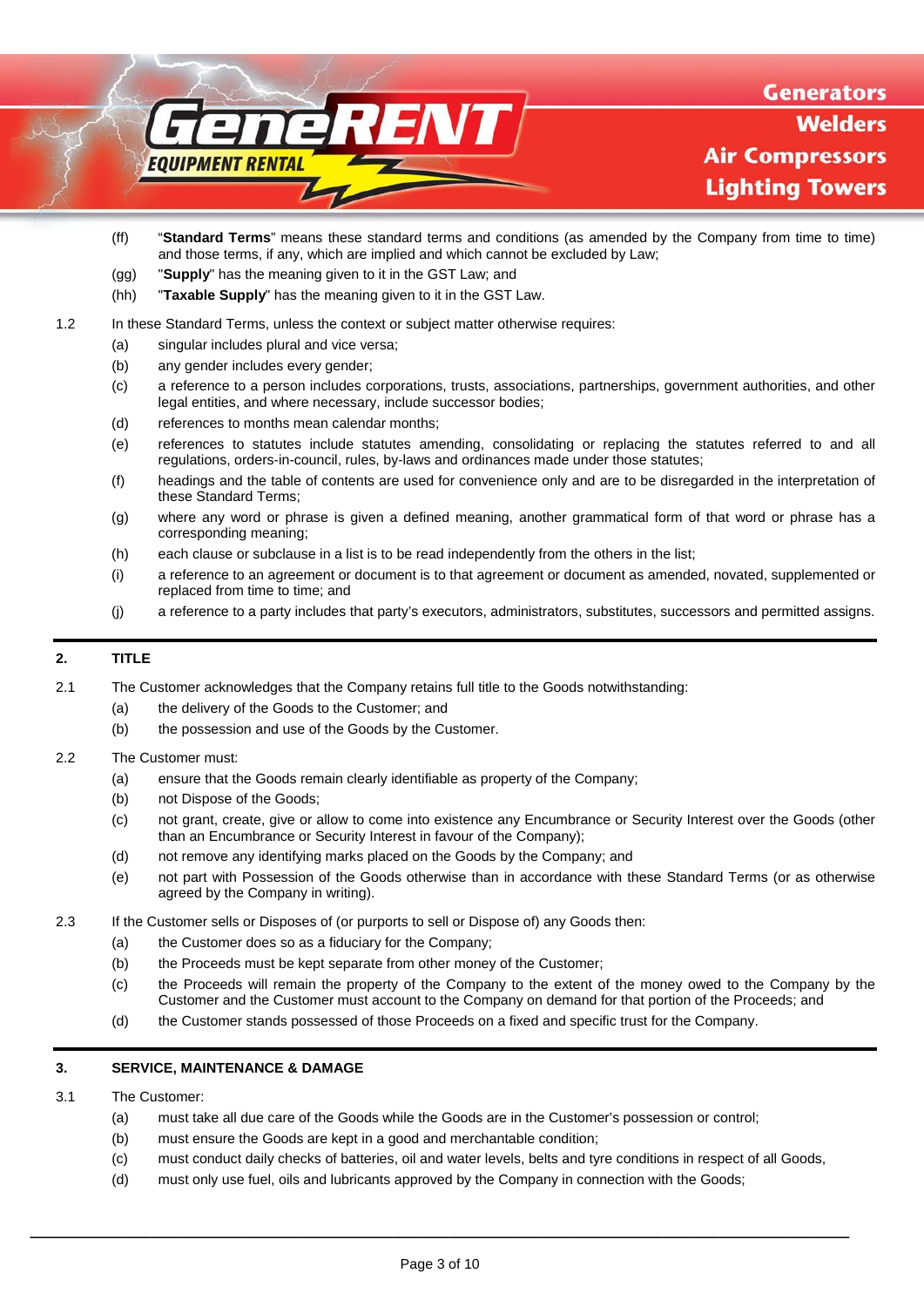

- (e) must comply with all requirements of the Company in relation to the storage, handling, maintenance and preservation of the Goods irrespective of the manner in which such requirements are communicated to the Customer;
- (f) must take all necessary steps to ensure that the Goods is not damaged or destroyed; and
- (g) must use the Goods only for the uses the manufacturer intended.
- 3.2 The Customer will be liable for and indemnifies the Company in respect of any damage caused to any Goods as a result of the continued use of Goods after a malfunction of defect becomes evident or would have become evident if the Customer has properly complied with its obligations under these Standard Terms.
- 3.3 The Customer must not move or relocate the Goods from the nominated job site to another location for any reason whatsoever unless it first obtains the written consent of the Company. If the Company's service technician calls on the nominated job site and the Goods have been removed without the Company's prior written consent, the Customer will be liable for the cost of the call in addition to the actual hire charges.
- 3.4 If:
	- (a) all or part of the Goods break down during the hire period;
	- (b) the Customer has not caused or contributed to the breakdown of the Goods;
	- (c) the Customer has at all times complied with its obligations under these Standard Terms; and
	- (d) the Customer is not liable under these Standard Terms for the cost of repair or replacement of the Goods,
	- then, as soon as practicable after receiving written notice of the breakdown from the Customer, the Company will:
	- (e) in the case of minor faults in the Goods, rectify those minor faults; and
	- (f) in the case of a major breakdown, either repair or replace the Goods with similar Goods (at the Company's option).
- 3.5 Upon completion of the hire, the Goods must be properly cleaned by the Customer to the reasonable satisfaction of the Company.

#### 3.6 The Customer:

- (a) must return the Goods to the Company at the end of the agreed hire period in a good and merchantable condition; and
- (b) is liable for and indemnifies the Company in respect of any replacement of or repair to the Goods that is required as a result of any failure by the Customer to comply with its obligations under these Standard Terms.

# **4. ORDERS**

- 4.1 An Order constitutes an offer by the Customer to hire the Goods specified in the Order on and subject to these Standard Terms.
- 4.2 The Customer acknowledges and agrees that an Order is irrevocable once made and cannot be cancelled, either wholly or partially, by the Customer without the written consent of the Company (which consent may be given or withheld in the Company's absolute discretion).
- 4.3 The Company:
	- (a) will not in any circumstances be under an obligation to accept the whole or any part of any Order; and
	- (b) may in its sole discretion reject, cancel or terminate any Order made by the Customer at any time without being required to provide a reason for the rejection, cancellation or termination.
- 4.4 An Order is not binding on the Company unless it is accepted in writing by a duly authorised officer of the Company.

# **5. PRICING AND PAYMENT**

- 5.1 The Company may (but is not obliged to) provide a quotation or price list to the Customer in respect of certain Goods, however any such quotation or price list:
	- (a) does not constitute an offer by the Company of any kind; and
	- (b) is provided as a pricing guide only and is not binding.
- 5.2 Unless otherwise agreed between the Company and Customer in writing, the Customer must pay to the Company the agreed hire charges in advance (without set-off, counterclaim, abatement, analogous deduction or otherwise).
- 5.3 The hire rates payable by the Customer for the hire of Goods will be as notified by the Company to the Customer from time to time.
- 5.4 Fuel and oil used in connection with the Goods will be at the Customer's cost.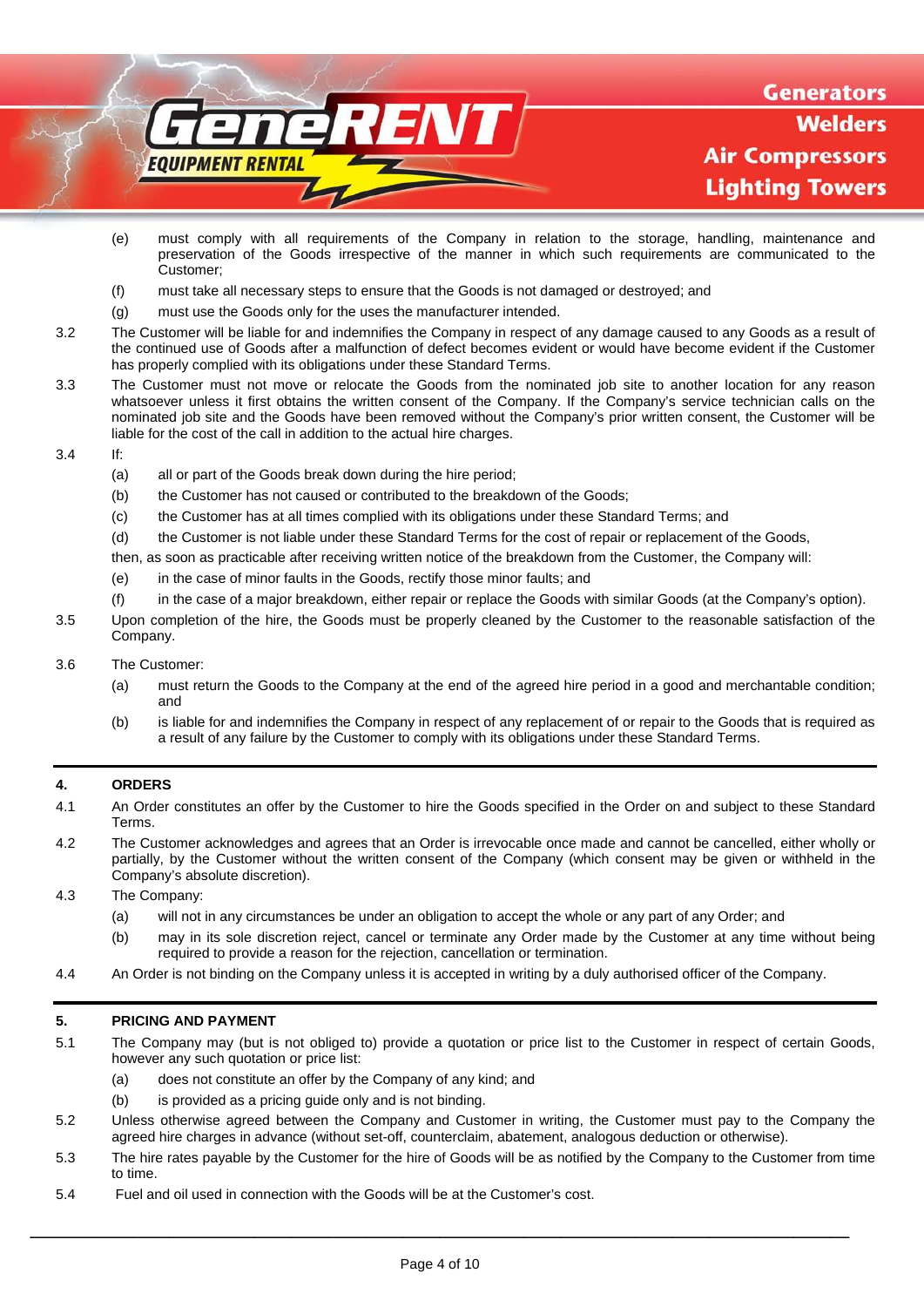# ENT **EQUIPMENT RENTAL**

**Generators** Welders **Air Compressors Lighting Towers** 

- 5.5 The Customer acknowledges and agrees that time is of the essence in respect of payment by the Customer of amounts owing to the Company under or in connection these Standard Terms.
- 5.6 Without in any way affecting the Company's other rights, if the Customer does not pay any amount which is payable to the Company by the due date for payment, the Customer must pay to the Company interest:
	- (a) calculated at the rate of 14% per annum on the amount remaining unpaid from the due date or dates for payment until those amounts are actually received as clear funds by the Company;
	- (b) on any judgment which the Company obtains against the Customer (or any person who has guaranteed the Customer's obligations under these Standard Terms) from the date of the judgment until the judgment has been satisfied; and
	- (c) at the Company's option, capitalised monthly.

# **6. G.S.T.**

- 6.1 Unless otherwise agreed between the Company and Customer in writing, any consideration payable for any Supply under these Standard Terms is exclusive of GST.
- 6.2 If any Supply made by one party (the "**Supplier**") to the other party (the "**Recipient**") under or in connection with these Standard Terms is a Taxable Supply, the amount payable by the Recipient for that Supply will be increased by the amount of GST payable for that Supply so that the net amount retained by the Supplier after payment of that GST is the same as if the Supplier was not liable to pay any GST in respect of that Supply.

#### **7. HIRE PERIOD**

- 7.1 The hire period commences at the time the Goods leave the Company's depot and ends at the time the relevant Goods are returned to the Company's depot.
- 7.2 The minimum hire period is one day unless otherwise agreed between the parties in writing.
- 7.3 The Company may terminate the hire of any Goods under these Standard Terms at any time by giving the Customer not less than 24 hours prior written notice of the termination.

# **8. DELIVERY**

- 8.1 Unless otherwise agreed between the Company and Customer in writing, all Delivery Costs will be at the Customer's cost in addition to the hire rates for the relevant Goods.
- 8.2 Any scheduled time for dispatch and delivery of Goods is an estimate only and the Customer releases the Company from any Liabilities and all Claims which the Customer suffers, incurs or is liable for in connection with any failure or delay in dispatch or delivery.
- 8.3 Any delay in dispatch or delivery of Goods does not extinguish, reduce or limit the Customer's obligation to:
	- (a) accept the Goods on delivery; or
	- (b) pay for the Goods by the relevant due date for payment.
- 8.4 If the Goods are delivered by or on behalf of the Company to the Customer, the signature, order or acknowledgement of delivery of any manager, operator, employee or person appearing to be in charge of the location at which delivery is made is prima facie evidence of the fact of delivery of the Goods to the Customer and the quantity of Goods delivered.

# **9. FORCE MAJEURE**

9.1 If the Company is prevented, hindered or delayed from performing its obligations under these Standard Terms by an event of force majeure (being the occurrence of an event or circumstances beyond the reasonable control of the Company), then as long as that situation continues, the Company shall be excused from performance of the obligation to the extent it is so prevented, hindered or delayed, and the time for performance of the obligation shall be extended accordingly.

# **10. INDEMNITY**

10.1 The Customer indemnifies the Company and the Company's Agents against any Liabilities and all Claims which the Company and the Company's Agents suffer, incur or are liable for in connection with: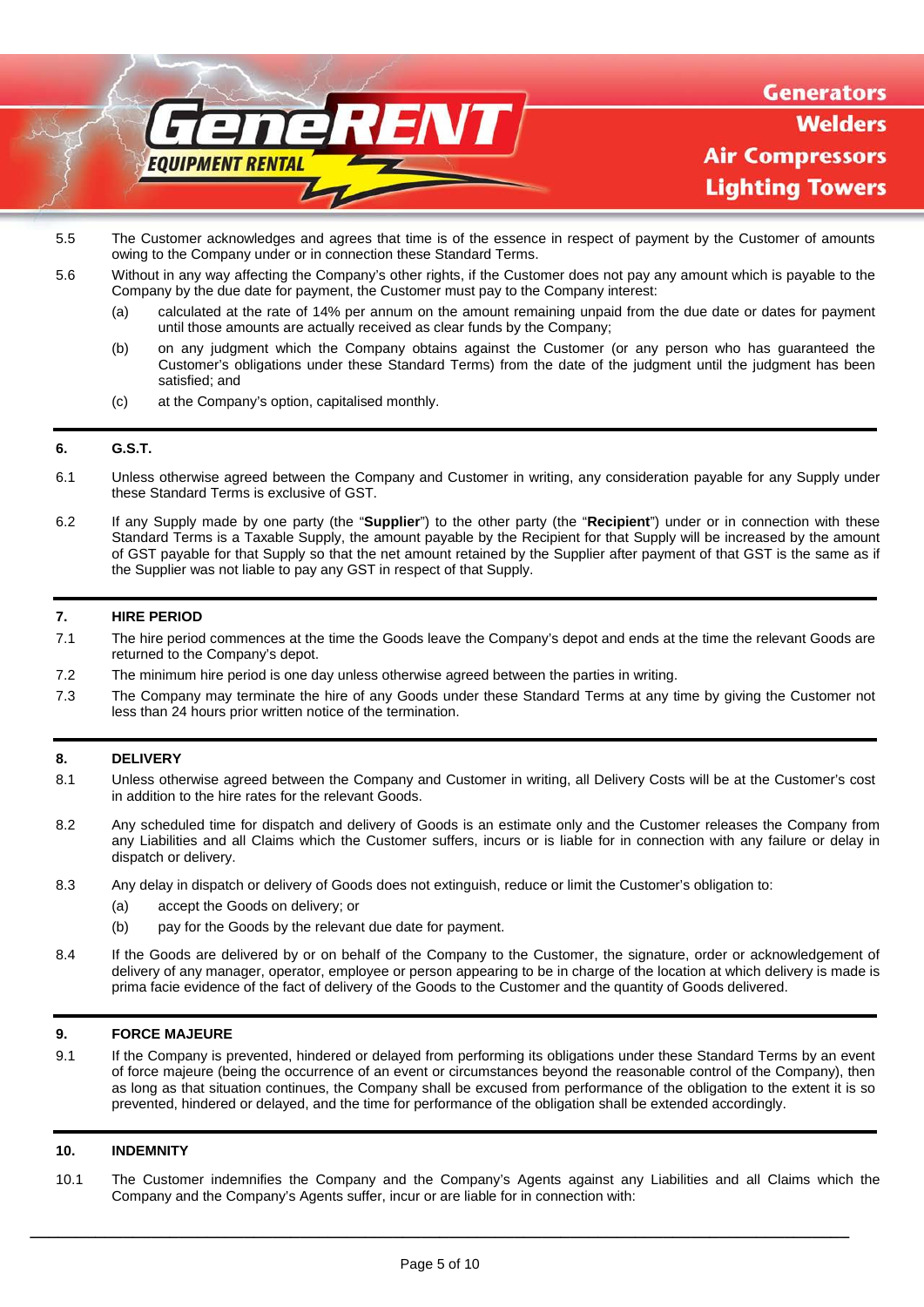

- (a) the use or misuse of the Goods by any person;
- (b) the storage or handling of the Goods by any person;
- (c) any act, omission, negligence or default of the Customer (or the Customer's Agents);
- (d) a breach of any Law by the Customer (or the Customer's Agents);
- (e) the occurrence of a Default Event; or
- (f) any injury to or death of any person or any damage to or loss of property resulting from any negligence, wrongful act or omission, or breach of statutory duty by the Customer (or the Customer's Agents).

## **11. LIMITATION OF LIABILITY**

- 11.1 To the maximum extent permitted by Law, the Customer acknowledges and agrees that:
	- (a) it has exercised and relied solely on its own independent skill and judgment in acquiring Goods from the Company;
	- (b) no advice or representations (other than those given or implied by Law which cannot be excluded) are or have been given (or shall be implied) and the Customer has not relied on any advice or representation made or given by or on behalf of the Company with respect to:
		- (i) the acceptable quality, the condition, state of repair, suitability or sufficiency or fitness for purpose of the Goods;
		- (ii) the nature or condition of the Goods; or
		- (iii) compliance by the Goods with any Laws or any requirements of any government authorities; and
	- (c) the Company does not make any guarantees or warranties (whether statutory, express or implied) other than those which are deemed to be given by the Company by virtue of the Australian Consumer Law in respect of the supply of Goods to the Customer under these Standard Terms.
- 11.2 To the maximum extent permitted by Law, the Customer releases the Company from any Liabilities and all Claims which the Customer suffers, incurs or is liable for in connection with these Standard Terms (or any transaction contemplated by them), including without limitation, any Liabilities and all Claims arising out of or in connection with:
	- (a) the rejection, cancellation or termination of any Order by the Company;
	- (b) the supply of goods or services by the Company; or
	- (c) the exercise by the Company of any of its rights under or in connection with these Standard Terms.
- 11.3 To the maximum extent permitted by Law, the Company's liability (under any conditions, guarantee or warranty which cannot legally be excluded) in respect of goods supplied to the Customer is limited to one of the following (at the Company's option):
	- (a) the replacement of the goods or the supply of equivalent goods;
	- (b) the repair of the goods;
	- (c) the payment of the cost of replacing the goods or of acquiring equivalent goods; or
	- (d) the payment of the cost of having the goods repaired.
- 11.4 To the maximum extent permitted by Law, the Company's liability (under any conditions, guarantee or warranty which cannot legally be excluded) in respect of any services supplied to the Customer is limited to one of the following (at the Company's option):
	- (a) supplying the services again; or
	- (b) the payment of the cost of the having the services supplied again.
- 11.5 To the maximum extent permitted by Law, the Company will not be liable for Consequential Loss of any kind whatsoever and the Customer agrees to indemnify and keep indemnified the Company in respect of any such liability.
- 11.6 If:
	- (a) the Company supplies goods or services to the Customer; and
	- (b) the Customer is taken to have acquired those goods or services as a Consumer under the Australian Consumer Law,

then:

(c) certain statutory guarantees are (or may be) deemed to be given by the Company under the Australian Consumer Law (which cannot be excluded) in relation to those goods or services; and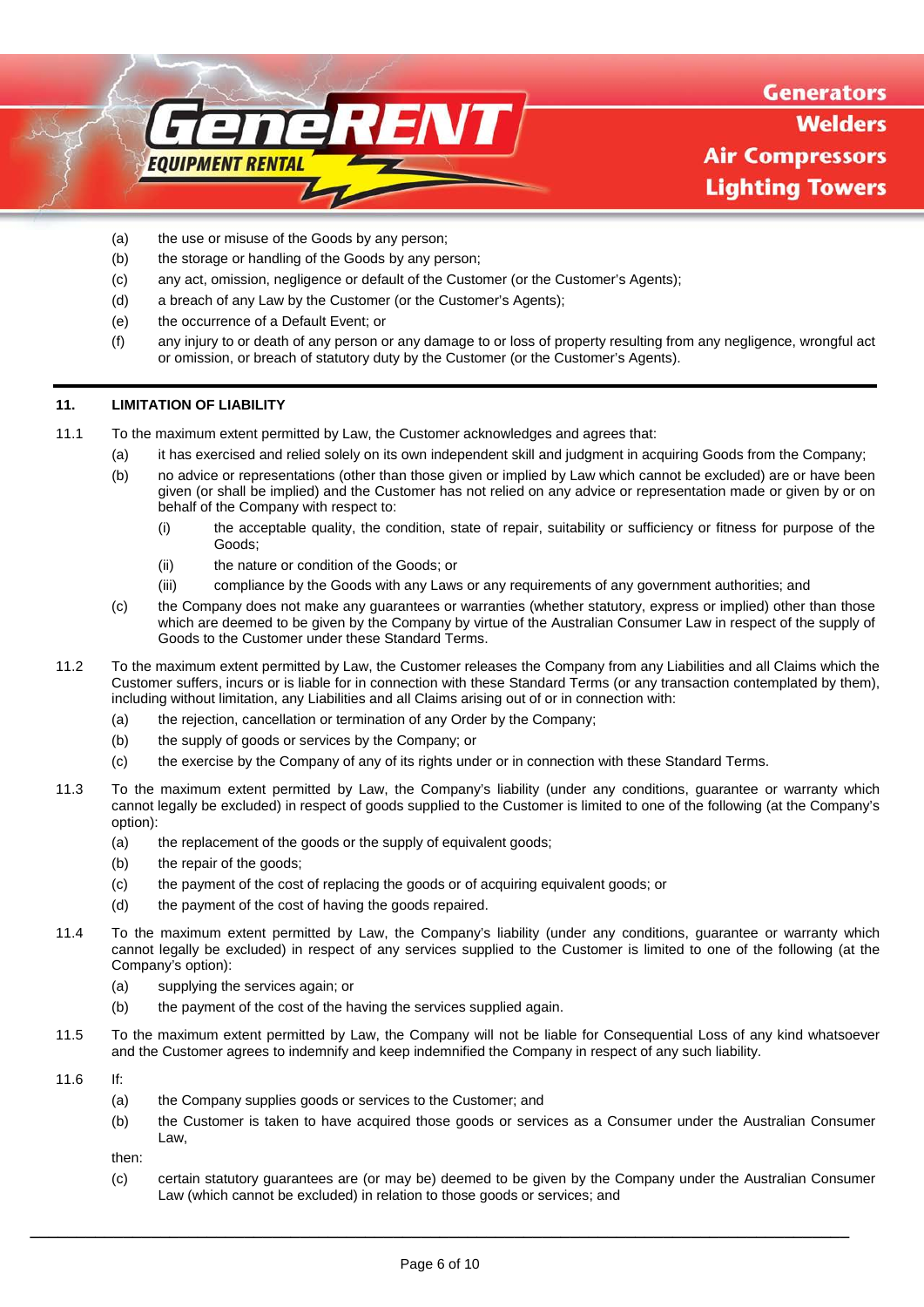

- (d) the Customer has (or may have) certain rights under the Australian Consumer Law in respect of any guarantee that is deemed to be given by the Company by virtue of the Australian Consumer Law in relation to those goods or services.
- 11.7 Any exclusions of warranties, guarantees, representations or liability by the Company under these Standard Terms do not (and do not purport to) exclude statutory rights of the Customer which cannot lawfully be excluded.

#### **12. ENVIRONMENT & SAFETY**

- 12.1 The Customer warrants and undertakes to the Company that the Customer and the Customer's Agents will:
	- (a) use the Goods strictly in accordance with the requirements and recommendations of the manufacturer and the Company;
		- (b) at all times fully comply with the Laws applicable in the State or Territory in which the Goods is being used, including but not limited to Laws relating to occupational health and safety, pollution and the environment; and
		- (c) ensure that no person is exposed to risks to their health and safety or hazards arising from or in connection with the use of the Goods.

## <span id="page-6-1"></span>**13. SECURITY FOR PAYMENTS**

- <span id="page-6-0"></span>13.1 As security for the satisfaction of the Customer's obligations under the Standard Terms and the due and punctual payment of the Secured Money to the Company, the Customer:
	- (a) (as beneficial owner) charges in favour of the Company all of the Customer's right, title and interest in, to, under or derived from the Charged Property; and
	- (b) agrees to deliver to the Company a mortgage (in a form acceptable to the Company and on such terms as the Company reasonably considers necessary for the purpose of giving full effect to the Charge) in respect of any Land which forms part of the Charged Property (or any part of it) within 7 days of written demand from the Company together with any other information or documents required to obtain registration of the mortgage.
- 13.2 The Customer:
	- (a) acknowledges and agrees that, by virtue of the Standard Terms and the Charge, the Company has a caveatable interest in all Land which forms part of the Charged Property;
	- (b) consents to the lodging of a caveat over any Land the Customer owns to which the Charge attaches and the Customer must immediately on request execute a consent to the lodging of that caveat in registrable form; and
	- (c) releases the Company to the maximum extent permitted by law from any Liability or Claim of any kind whatsoever (including Consequential Loss) which the Customer (or any other party) suffers, incurs or is liable for in connection with the lodgement by the Company of a caveat over Land forming part of the Charged Property (or any part of it).
- 13.3 The Customer:
	- (a) acknowledges that if the Company accepts any Order from the Customer or otherwise supplies Goods to the Customer, it does so on the basis that it is obtaining the benefit of the Charge to secure payment of the Secured Money to the Company and the performance by the Customer of the Customer's obligations under the Standard Terms; and
	- (b) must promptly do all acts, matters and things required by the Company to:
		- (i) procure the grant of any Encumbrance over the Charged Property as requested by the Company from time to time to provide more effective security to the Company over the Charged Property for the payment of the Secured Money; and
		- (ii) enable the Company to protect and exercise its rights under the Standard Terms, any Collateral Document, the Charge or any Security Interest,

including, without limitation, obtaining consents, signing and producing documents, completing documents and supplying information;

- (c) must not Dispose of any Charged Property (other than in the ordinary course of business) without the Company's prior written consent; and
- (d) must not grant, create or give any Encumbrance, Security Interest or other interest inconsistent with or in priority to the Company's rights under the Charge or the Standard Terms without the Company's prior written consent (which may be withheld by the Company in its absolute discretion).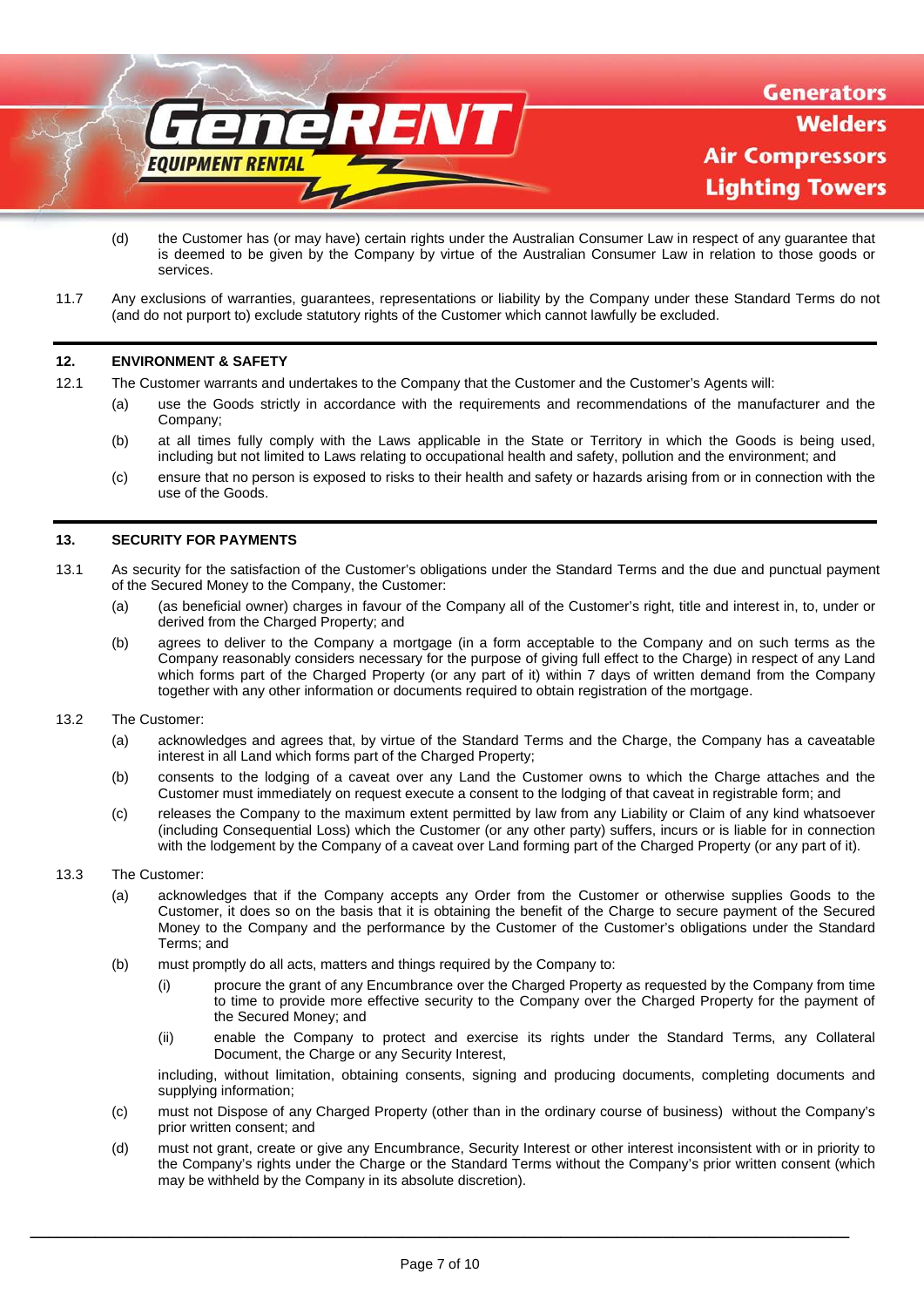

- 13.4 If the Company determines that these Standard Terms, a Collateral Document or the Charge (or any agreement or Encumbrance related to or associated with these Standard Terms, a Collateral Document or the Charge) is, contains or creates a Security Interest, the Customer:
	- (a) authorises the Company to:
		- (i) file all Financing Statements (and other documents); and
		- (ii) do all things (including completing and adding schedules to this document to further identify the Charged Property),

which the Company considers, in its sole and absolute discretion, to be necessary or desirable for the purposes of:

- (iii) protecting and preserving the Charged Property and all Security Interest Products;
- (iv) ensuring the Security Interest is Attached, enforceable, Perfected and otherwise effective;
- (v) enabling the Company to apply for registration, or give any notification, in connection with the Security Interest so that the Security Interest has the priority required by the Company; or
- (vi) enabling the Company to exercise its rights in connection with the Security Interest; and
- (b) agrees to promptly do anything which the Company requires for the purposes of:
	- (i) protecting and preserving the Charged Property and all Security Interest Products;
	- (ii) ensuring the Security Interest is Attached, enforceable, Perfected and otherwise effective;
	- (iii) enabling the Company to apply for registration, or give any notification, in connection with the Security Interest so that the Security Interest has the priority required by the Company; or
	- (iv) enabling the Company to exercise its rights in connection with the Security Interest,

including, without limitation, obtaining consents, signing and producing documents, completing documents and supplying information.

- 13.5 The Customer agrees that in respect of any Security Interest Product (and any other property of the Customer that is the subject of a Security Interest in favour of the Company) that is not used predominantly for personal, domestic or household purposes, the following sections of the PPSA do not apply:
	- (a) section 95 (notice of removal of accession), to the extent that it requires the Company to give the Customer a notice;
	- (b) section 121(4) (enforcement of liquid assets notice to grantor);
	- (c) section 130 (notice of disposal), to the extent that it requires the Company to give the Customer a notice;
	- (d) section 132(3)(d) (contents of statement of account after disposal);
	- (e) section 132(4) (statement of account if no disposal);
	- (f) section 135 (notice of retention);
	- (g) section 142 (redemption of collateral); and
	- (h) section 143 (reinstatement of security agreement).
- <span id="page-7-0"></span>13.6 The Customer irrevocably appoints the Company and each of its directors jointly and each of them severally to be the Customer's duly constituted lawful attorney for the purpose of:
	- (a) drawing, executing, registering and enforcing such Encumbrances and securities as required by the Company from time to time including, without limitation, a mortgage or caveat and any ancillary documents necessary to perfect such mortgage or caveat;
	- (b) executing on behalf of and in the name of and as the act and deed of the Customer, any document required by the Company under clause [13;](#page-6-1) and
	- (c) doing all other things and sign all other documents required by the Company to give effect to claus[e 13.](#page-6-1)
- 13.7 The Customer must:
	- (a) ratify and confirm all acts of each attorney done or made under clause [13.6;](#page-7-0) and
	- (b) pay to the Company on demand the costs, expenses or other liabilities incurred by or on behalf of the Company or an attorney appointed under claus[e 13.6.](#page-7-0)
- 13.8 Each attorney appointed under clause [13.6](#page-7-0) has the power at any time to appoint a substitute as the attorney of the Customer.

# **14. DEFAULT EVENT**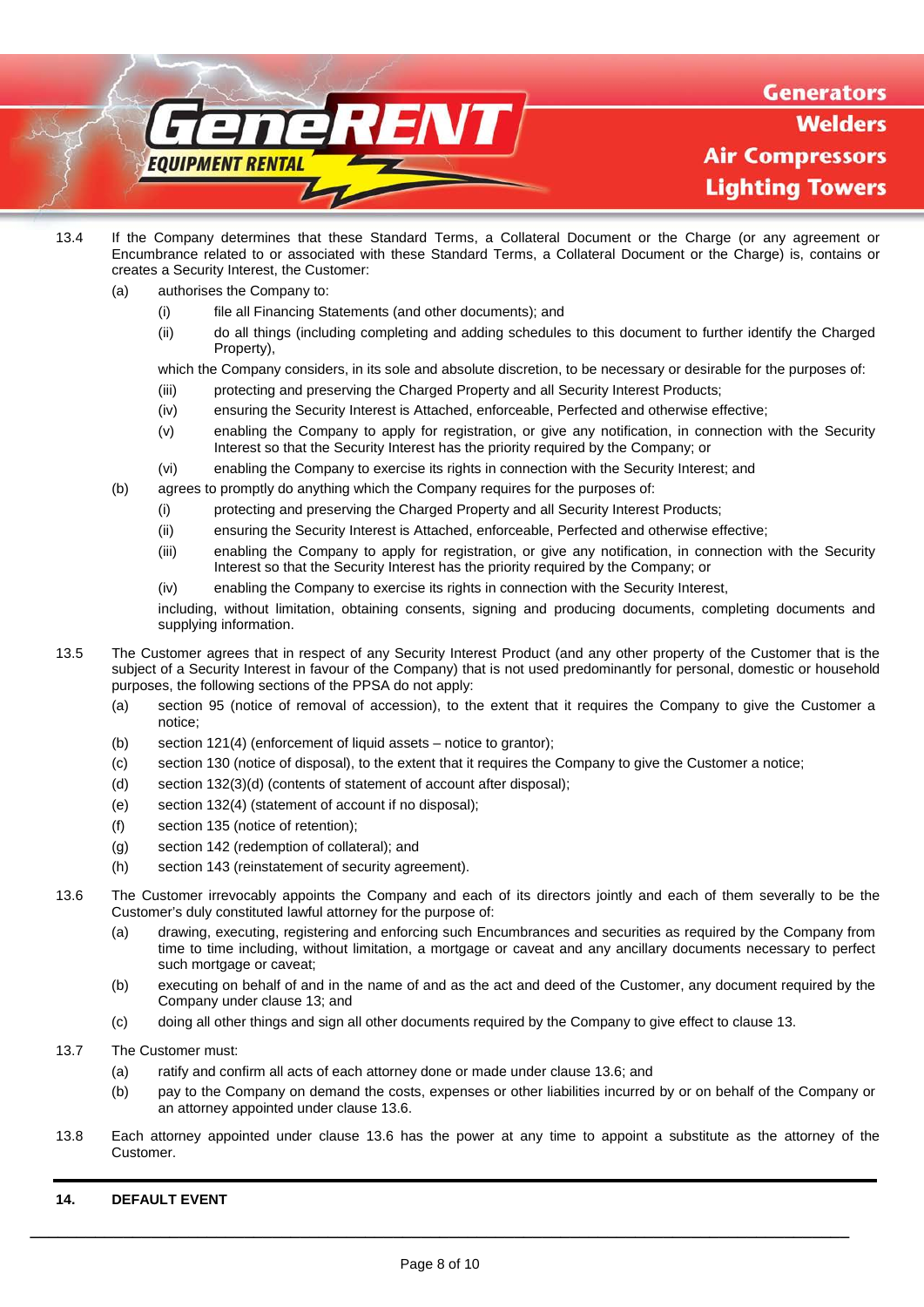#### 14.1 A Default Event occurs if:

**EOUIPMENT RENTAL** 

(a) the Customer fails to pay the Company any payment within 3 days after the due date for payment;

FNI

- (b) the Company considers (in its sole and absolute discretion) that the Customer is or will be unable to make any payment required in accordance with the Standard Terms;
- (c) the Customer does not comply with any one or more of its obligations under the Standard Terms or any Collateral Document; or
- (d) the Customer:
	- (i) becomes insolvent or bankrupt;
	- (ii) has a controller as defined in the Corporations Act or an analogous person appointed to the Customer or to any of its property;
	- (iii) is taken under section 459F(1) of the Corporations Act to have failed to comply with a statutory demand;
	- (iv) enters into a compromise or arrangement with, or assignment for the benefit of, any of the Customer's members or creditors; or
	- (v) is affected by any analogous event.
- 14.2 If a Default Event occurs, then, without in any way affecting the Company's other rights, the Company may:
	- (a) require immediate payment of all amounts outstanding (whether or not then due and payable) and sue for all unpaid amounts irrespective of the due date for payment of such amounts;
	- (b) terminate the hire of any Goods;
	- (c) retake possession of all Goods and Security Interest Products without prior notice to the Customer;
	- (d) collect, realise and sell the Charged Property to satisfy the Customer's indebtedness to the Company (or appoint a receiver, administrator or appropriate person to do so); and
	- (e) recover from the Customer all Liabilities, costs and expenses (including legal costs on an indemnity basis) incurred or suffered by the Company as a result of the Default Event (including Liabilities, costs and expenses incurred in the recovery or attempted recovery of any overdue amounts or the exercise of the Company's other rights);
	- (f) exercise or enforce all or any of the Company's rights, powers or remedies:
		- (i) conferred by any Law;
		- (ii) under or arising in connection with the Standard Terms, the Charge or a Security Interest; or
		- (iii) arising in any other way whatsoever; or
	- (g) engage in any combination of the above.
- 14.3 The Customer grants to the Company and the Company's Agents an irrevocable licence to enter the Customer's Premises at any time and without prior notice for the purposes of:
	- (a) inspecting the Goods and Security Interest Products;
	- (b) verifying compliance by the Customer with its obligations under these Standard Terms;
	- (c) identifying, removing and taking possession of any Charged Property, Goods and Security Interest Products in the exercise of its rights under these Standard Terms;
	- (d) satisfying the Company's obligations under these Standard Terms or at Law; and
	- (e) exercising the Company's other rights under these Standard Terms or at Law,

and the Customer agrees to indemnify and keep indemnified the Company (and the Company's Agents) against all Liability and Claims suffered or incurred by the Company (and the Company's Agents) in connection with the entry by the Company (and the Company's Agents) into or upon the Customer's Premises.

# **15. GENERAL**

- 15.1 The Company's right to require strict performance of these Standard Terms will not be affected by any indulgence, waiver of course of dealing, and any waiver will be deemed not to be a continuing waiver.
- 15.2 Any assignment of rights or obligations under these Standard Terms by the Customer will be void unless the written consent of the Company is first obtained. The Company may assign any of its rights, benefits or obligations under or connection with these Standard Terms without the Customer's consent.
- 15.3 The laws of Queensland apply in respect of these Standard Terms and any supply made in accordance with the Standard Terms.